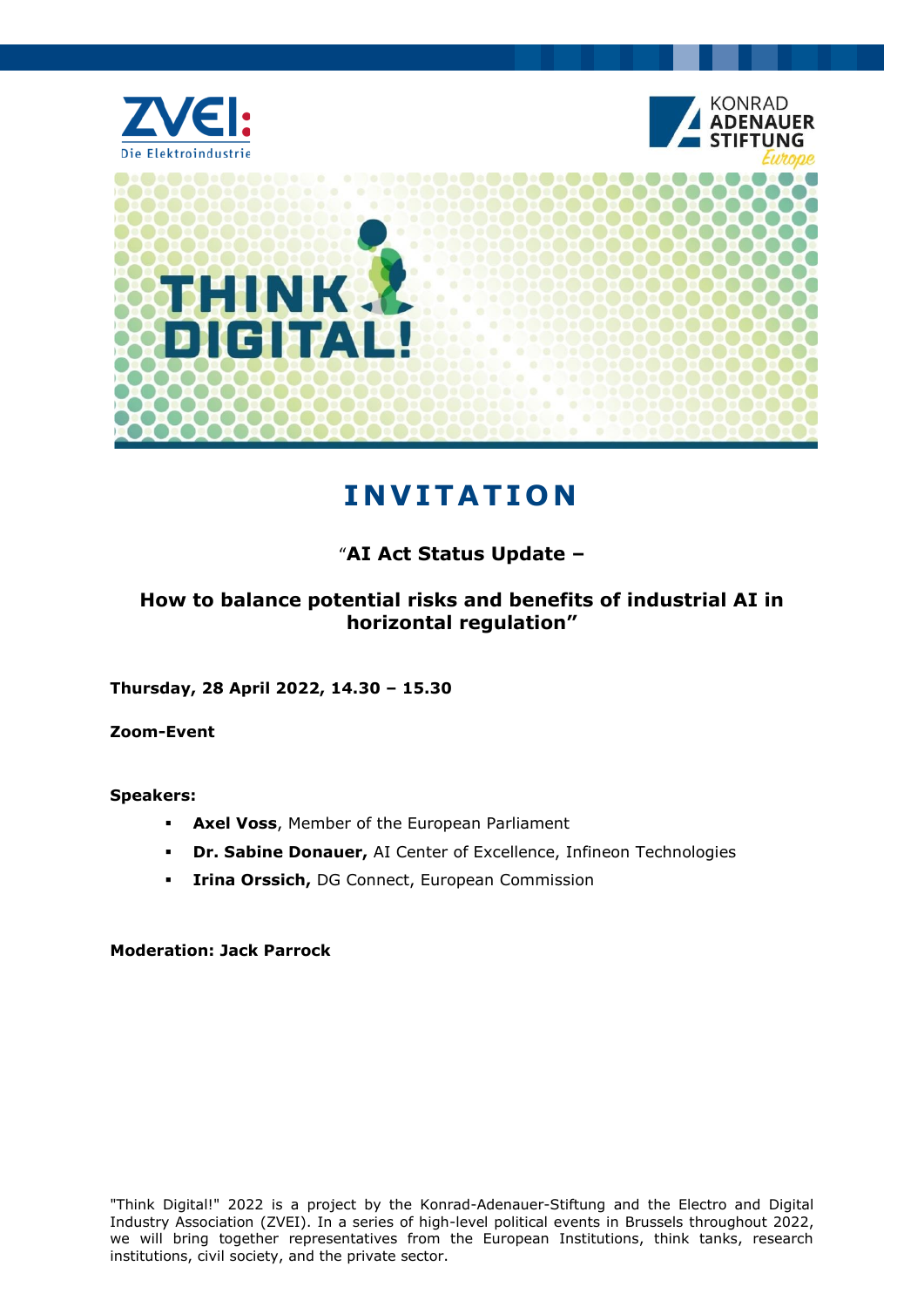



#### **Concept:**

Artificial intelligence (AI) is one of the key drivers in for the success and growth of a future-proof European data economy and crucial to secure the competitiveness of European industry. As enabler industry at the interface between IT and production, the electrical and digital industry has a special role to play in this context. The use of AI can, for example, optimize production processes and raise them to a new level of efficiency. It makes a significant contribution to resource efficiency and sustainability, of which the electro and digital industry is a key enabler.

On April 21<sup>st</sup> 2021 the European Commission has presented its proposal for a Regulation on Artificial Intelligence ("AI Act"). The AI proposal aims to create a legal framework for AI systems, referring to a risk-based approach, regulating their placing on the market and putting into service in the EU. Of particular interest for industrial actors are so-called "high-risk AI systems" that require additional requirements when placed on EU markets.

Almost a year after its release we want to have a look at the **current state of discussions** around the AI Act within EU institutions and among the private sector. A **balanced approach** between mitigating potential risks and enabling future innovation surely is needed when regulating AI. In order to enable the full potential for industrial AI, the legislator should carefully assess regulatory gaps when addressing AI as a technology in its entirety. Particularly, in the case of AI embedded in products, potential risks regarding product safety and security are already limited by existing regulation and functional constraints. We want to discuss with the EU Council Presidency, the European Parliament, and the electrical industry the right way forward for European AI.



"Think Digital!" 2022 is a project by the Konrad-Adenauer-Stiftung and the Electro and Digital Industry Association (ZVEI). In a series of high-level political events in Brussels throughout 2022, we will bring together representatives from the European Institutions, think tanks, research institutions, civil society, and the private sector.